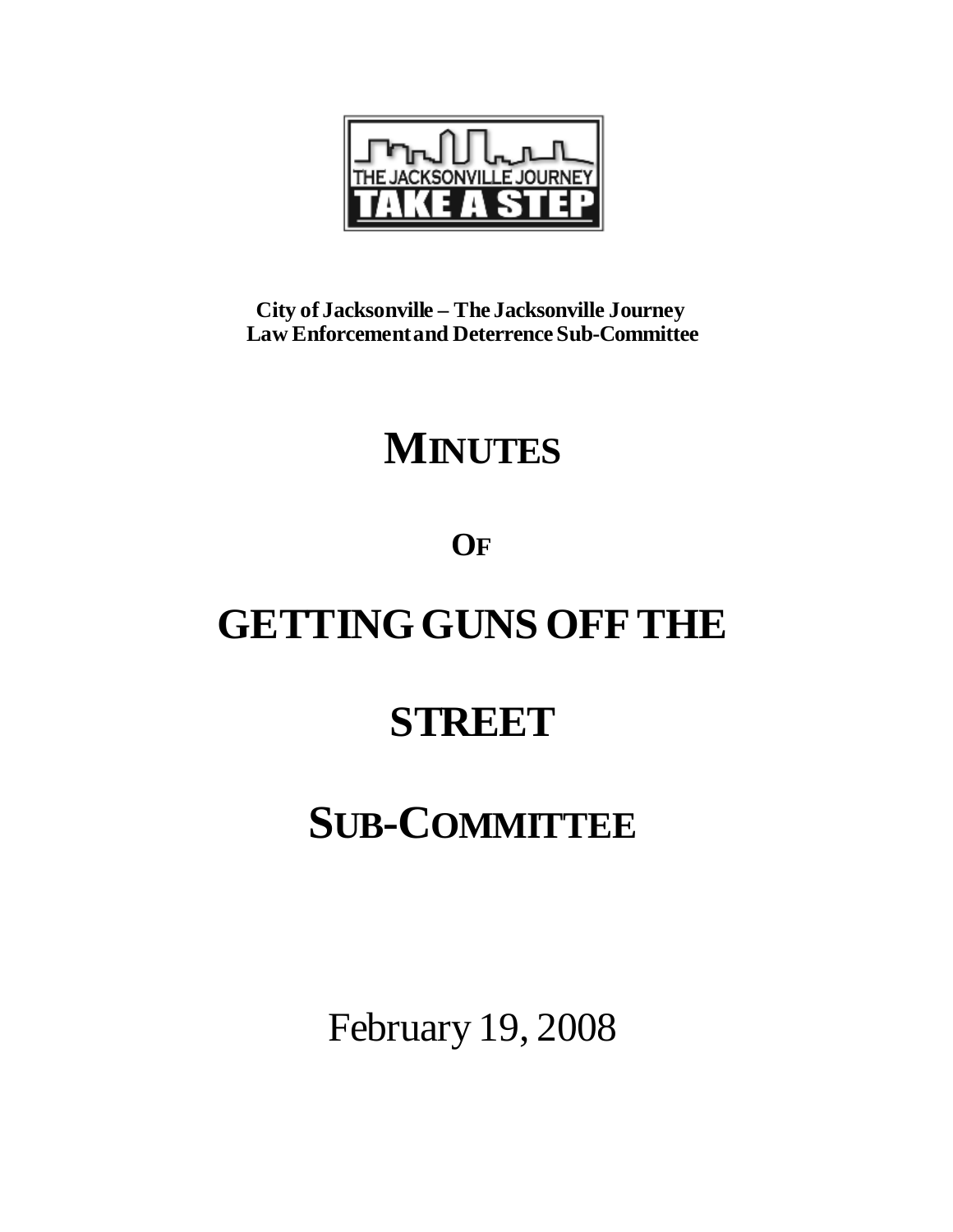#### **The Jacksonville Journey – Getting Guns Off the Streets Sub-Committee February 19, 2008 2:00 p.m.**

 PROCEEDINGS before the Jacksonville Journey –"Getting Guns Off the Streets" sub-committee taken on Tuesday, February 19, 2008, Edward Ball Building,  $8^{th}$  Floor – 214 N. Hogan Street, Jacksonville, Duval County, Florida commencing at approximately 2:00 p.m.

> Bishop John Howard, Chair Joe Stelma, Member Ed Hearle, Member Jon Phillips, Staff

APPEARANCES **COMMITTEE CHAIR & MEMBERS:** BISHOP JOHN HOWARD, Chair ED HEARLE, Member

#### **ABSENT:**

JOE STELMA, Member

#### **PROFESSIONAL STAFF:**

JON PHILLIPS, Office of General Counsel

#### **STAFF**:

LYN COMPTON, Office of General Counsel

#### **GUEST SPEAKERS:**

PATRICE L. BRYANT Senior Circuit Administrator 4th Circuit Community Corrections Florida Department of Corrections

#### J. TODD LOCKHART

Resident Agent in Charge U.S. Department of Justice Bureau of Alcohol, Tobacco, Firearms and Explosives Jacksonville Field Office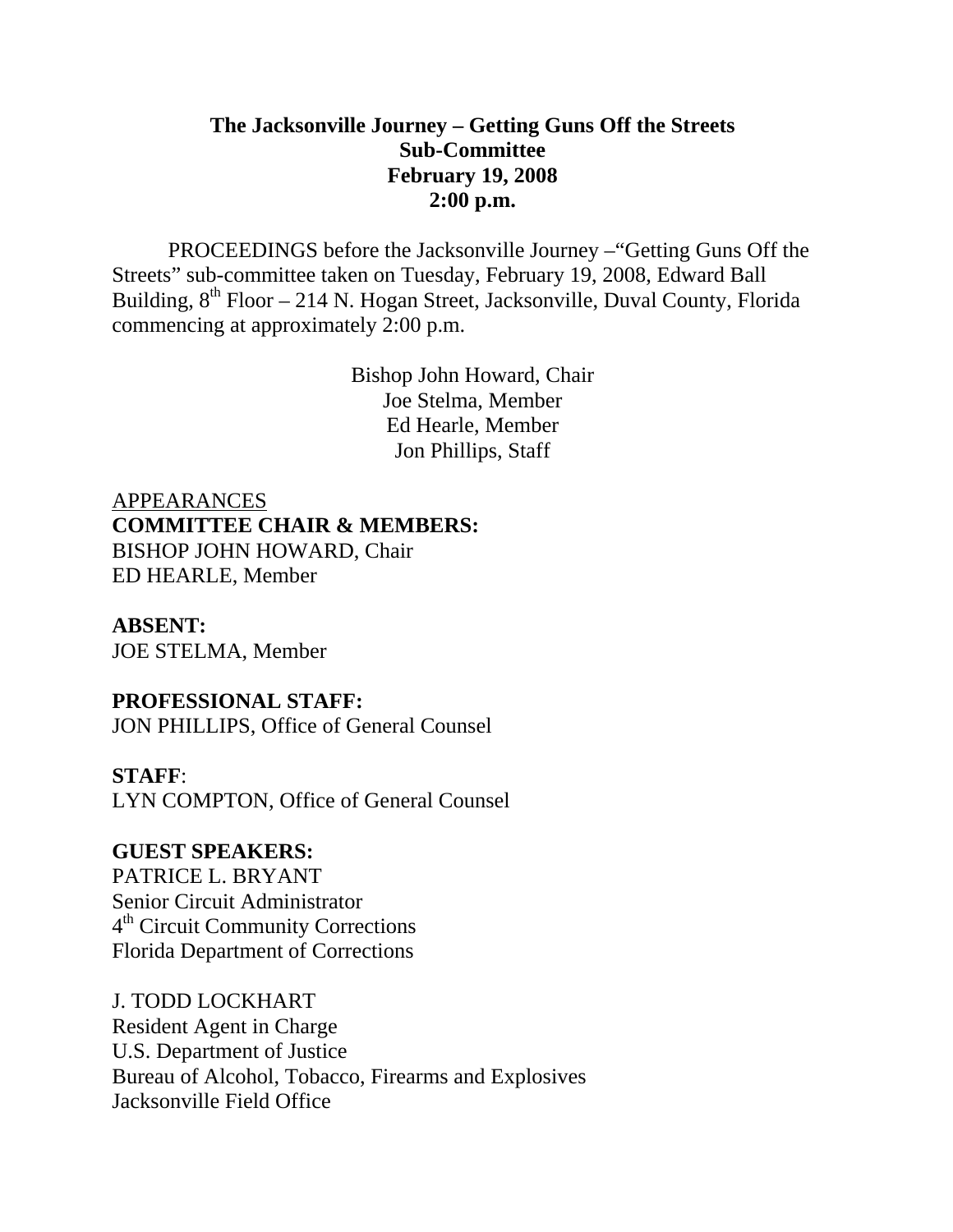#### **PROCEEDINGS**

February 19, 2008

Getting Guns Off the Streets 2:00 p.m.

**Call to Order and Comments.** Bishop John Howard, Chair, called the meeting to order at 2:11 p.m. and the guest speakers were introduced to the subcommittee. **Purpose of Meeting**. To obtain information from law enforcement personnel (Bureau of Alcohol, Tobacco, Firearms and Explosives "ATF" and  $4<sup>th</sup>$  Circuit Community Corrections – Florida Department of Corrections) on the ways their agencies are utilizing their resources to reduce violent crimes and remove guns from the streets.

#### **Minutes**.

Mr. Phillips asked the guests to explain their agencies' functions and how they relate to crime reduction with particular attention to removing hardened criminals and firearms from the streets.

The first speaker was Ms. Bryant.

 MS. BRYANT: Ms. Bryant explained that her agency works through the Florida Department of Corrections with post incarceration or sentenced offenders on controlled release, probation, and community control in Duval, Nassau and Clay counties.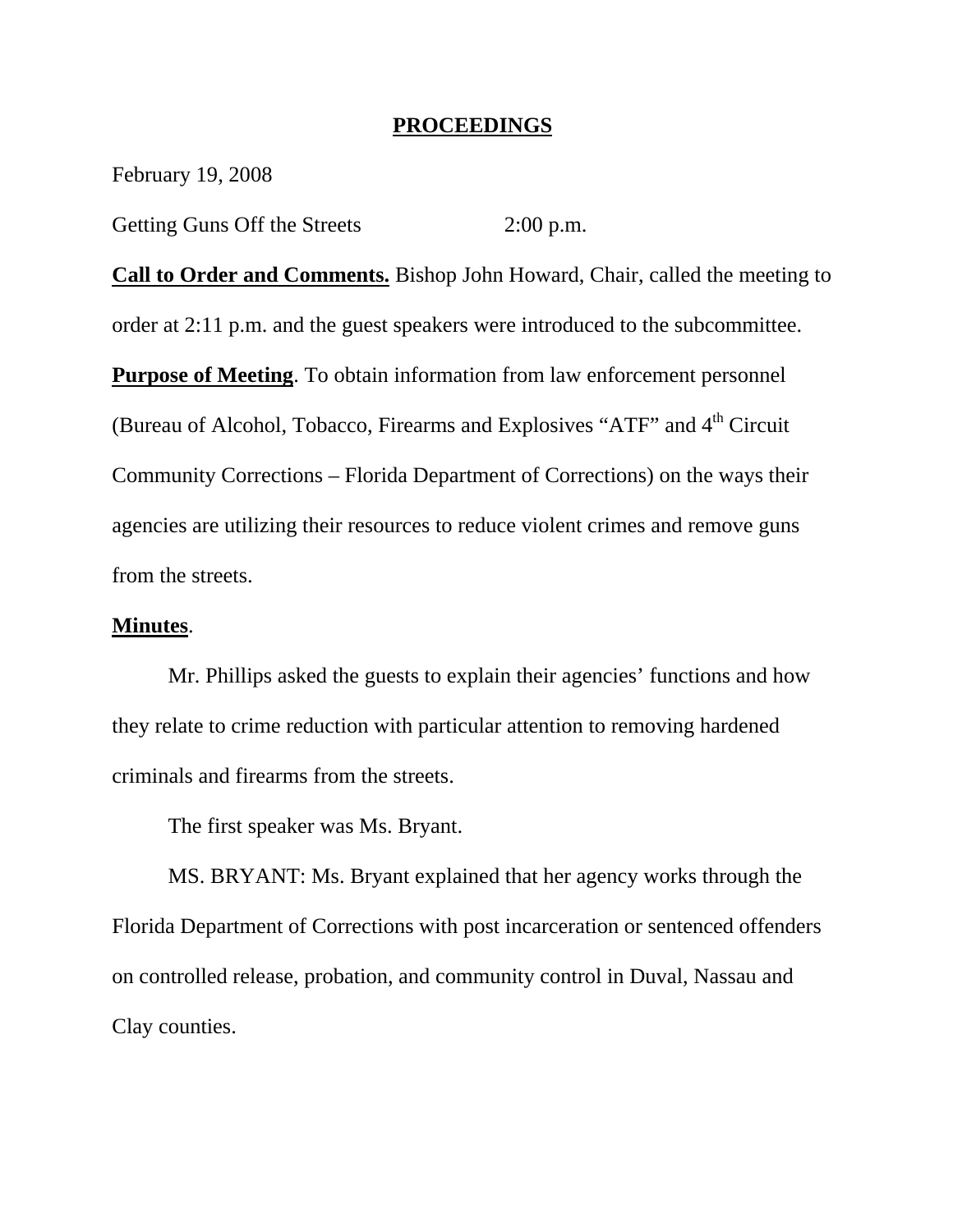Each offender is subjected to varying degrees of supervision. Offenders who are released from prison (and have had a prior admission) can be placed on conditional release for two years. If they violate the conditions of their release, they are returned to prison for the balance of their sentence. Probationers can be on probation for up to the maximum sentence length for their crimes. Unlike conditional release, violation of probation can result in incarceration for any amount of time up to the maximum. Community control functions as house arrest. The highest level of supervision is community control on an ankle bracelet. Some community controlled individuals are visited twice a week at random. Offenders who do not comply with their post incarceration requirements can be and are sent back to prison to complete their maximum sentence.

 Ms. Bryant's agency is charged both with monitoring offenders to make sure that they comply with their post incarceration requirements, but also to assist these offenders in reaching the goals set for them, i.e., obtaining employment, at least a GED diploma, vocational training, and medical and/or psychological services. Thus, there are resources available to them that are not available to those who are sentenced to county jail time and released without being placed on probation after the release.

 Offenders not on house arrest are required to report once monthly to her office, but are also visited regularly, and without warning, at their places of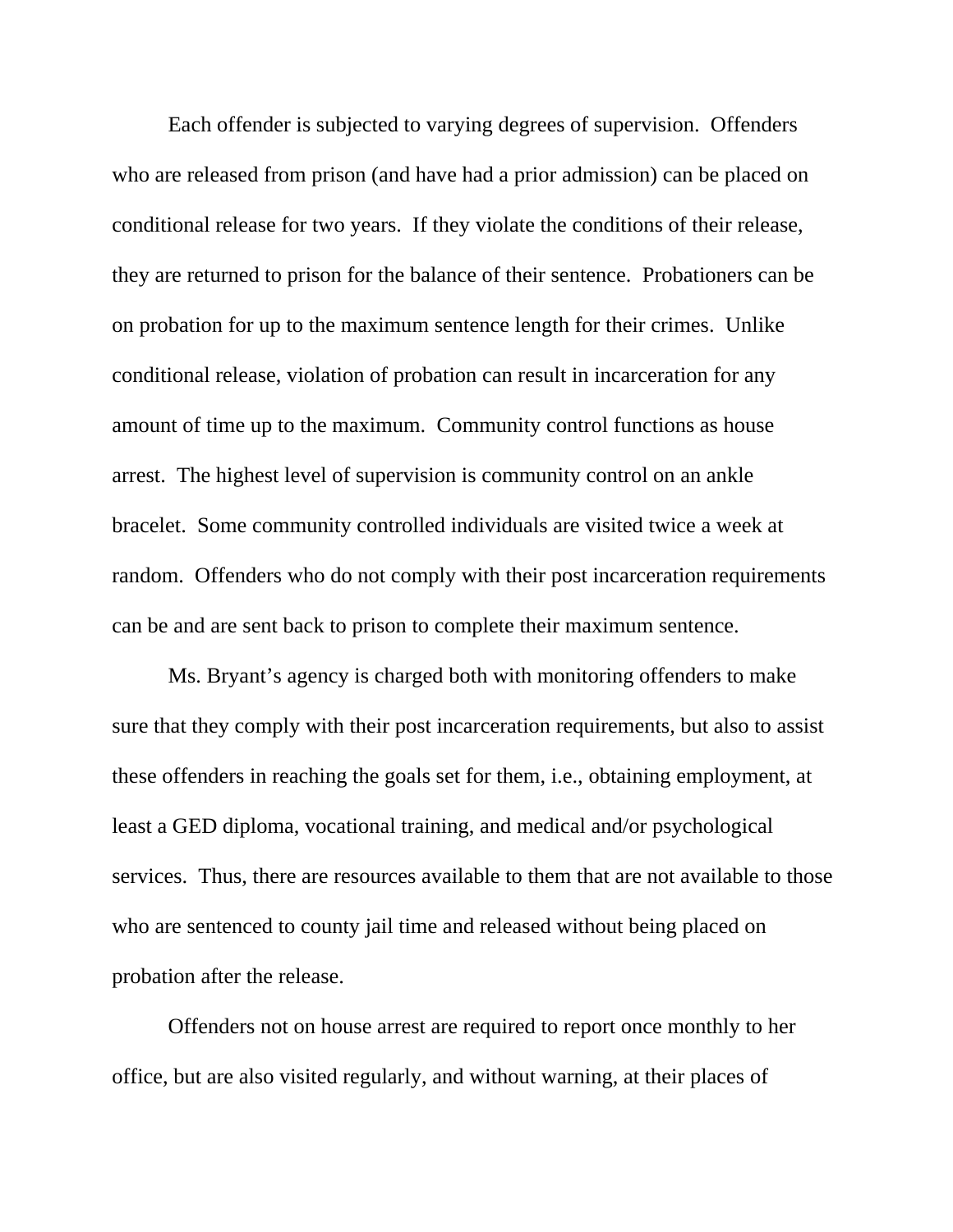residence. Her department usually sends out teams of 2-3, sometimes assisted by a law enforcement officer.

 Unlike normal law enforcement procedures, her department is allowed to conduct "warrantless searches", which means that they are allowed to search an offender's residence for suspected drugs, weapons, or other illegal contraband.

 Ms. Bryant related that the warrantless searches are very effective, but are done by staff on a voluntary basis because of budget restrictions. She believes that authorizing overtime for these searches would create the incentive for staff to carry out more of these searches, which would have the effect of, for purposes of this committee's interests, removing more firearms and weapons from the streets.

 Right now her department has a staff of 163, of which 131 are certified. All certified staff make home visits.

 It is very rare for an offender on supervision in her department's program to commit a homicide, and she was of the opinion that being on probation was a powerful deterrent against violent behavior by probationers.

 When asked what she felt could be done to reduce firearm and weapon violence, she said she felt that, in addition to more searches as described above, more intervention needs to be done at schools, with programs designed for varying age levels. The programs should incorporate the effects of firearm and weapon violence. She does not believe that after school detention is a deterrent.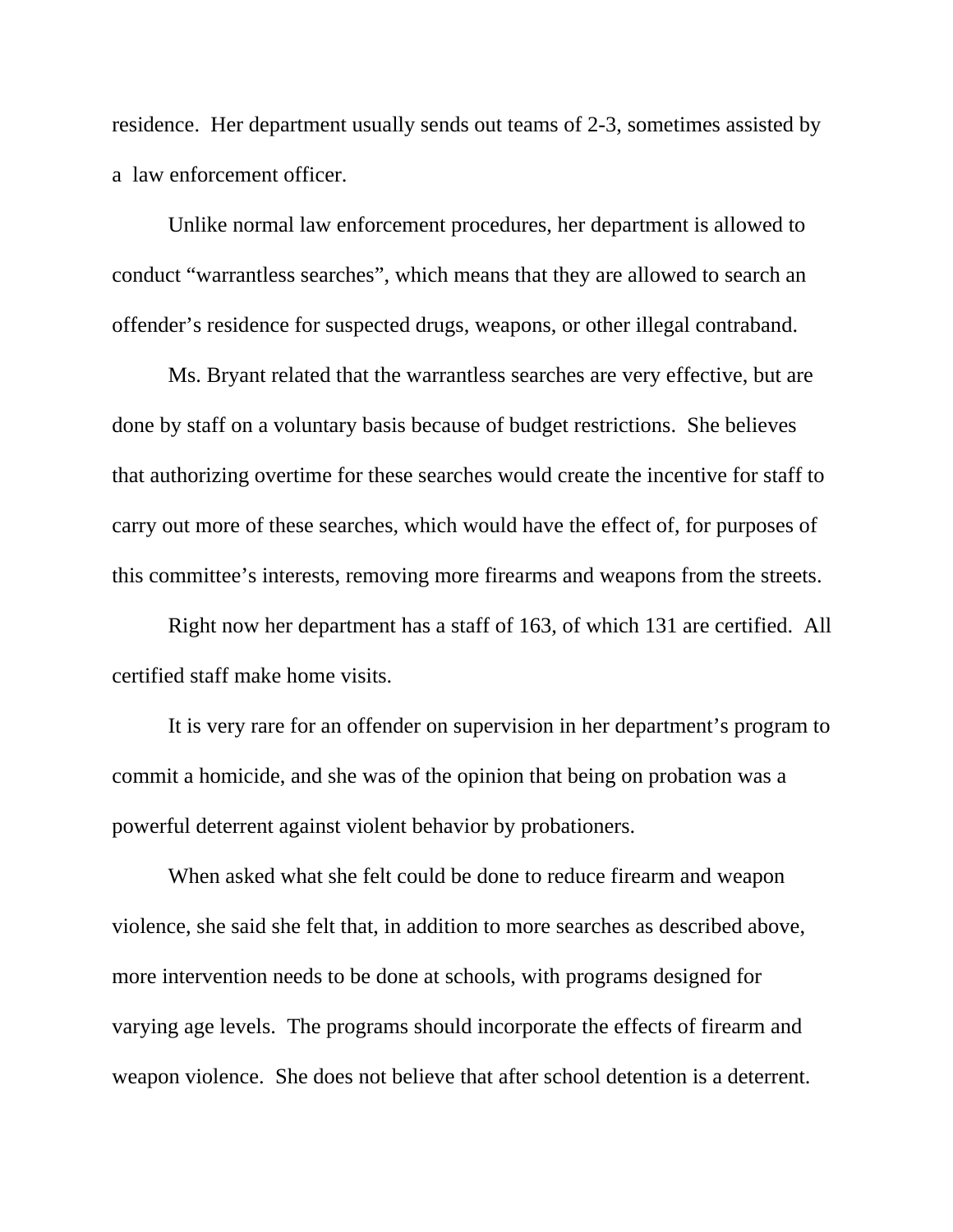Youth today needs more structure and a true consequence for their actions. They need more constructive after school activities. They need to be taught the difference between good and bad peer groups.

 She believes there is correlation between lack of education and crime and would like to see a "Weed and Seed" program in our community. A Weed and Seed program reflects a comprehensive approach to community revitalization through the use of coordinated crime reduction activities combined with a mix of social, economic, and housing improvement programs in targeted geographic areas. The basic premise is that crime and the fear of victimization can be major barriers to the renewal of neighborhoods suffering from poverty and unemployment, substandard housing, and various other social and health dysfunctions. Therefore, a solution is to remove a neighborhood area's violent and drug-related criminal elements while simultaneously providing the necessary supports for a positive infrastructure to develop so that a healthy and selfsustaining community can arise.

 She believes we need a constant police presence, police substations, 24 hour police coverage, in high crime areas.

Mr. Lockart then addressed the meeting.

 MR. LOCKHART: Mr. Lockhart explained that his agency, although a federal agency working through the Justice Department, works very closely with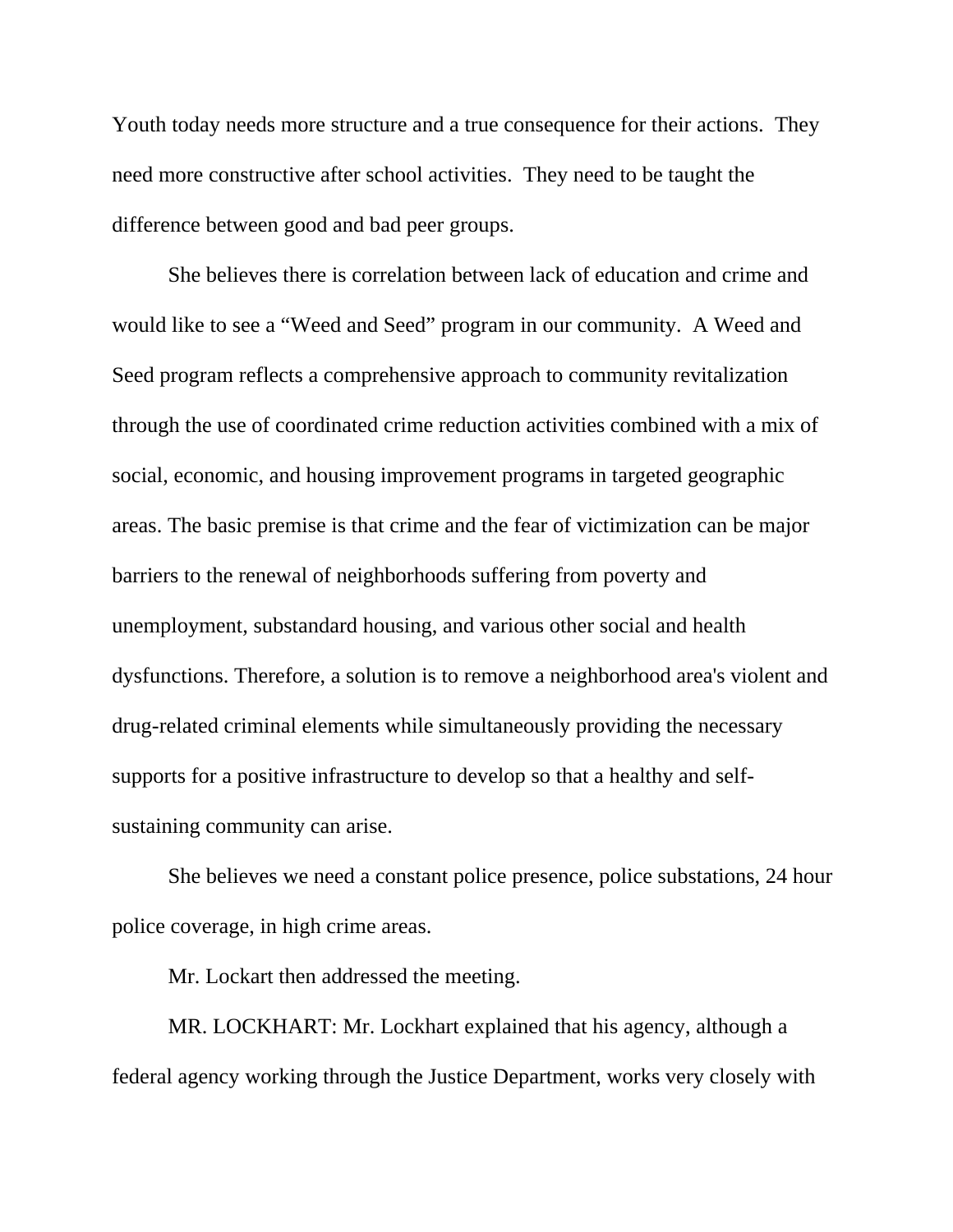local and state agencies with the intent of removing violent offenders from the streets and obtaining the maximum sentence possible for the offense. This community partnership is formed by his agency, the JSO, FDLE, SAO and USAO. He has two of his agents embedded on site at JSO and JSO has an officer embedded in his office. He works very closely with Lt. Ron Lendvay of JSO's Violent Crimes Task Force, Officer Williams of the "Gun" unit, Frank Talbot of the USAO in Jacksonville, and Mark Caliel and Matt O'Keefe of the SAO's Violent Crimes Task Force.

 He cited several examples of this cooperative effort. He explained that an offender might be arrested by JSO for a drug offense, but if the offender also carried a weapon, federal jurisdiction could kick in. If the weapon's charge under federal law carries the higher sentence, the offender is tried in federal court. Federal offenses usually carry higher sentences (minimum mandatory), and are easier to prosecute. However, if state charges carry the higher sentence, the case goes to state. Police units really don't care who prosecutes the case, just so long as the venue will obtain the highest sentence.

 He noted Project Safe Neighborhoods, which allowed the USAO to increase hiring. It was so effective here that it was used to justify getting more prosecutors at the USAO locally, which in turn lends itself to better sentences. Also, he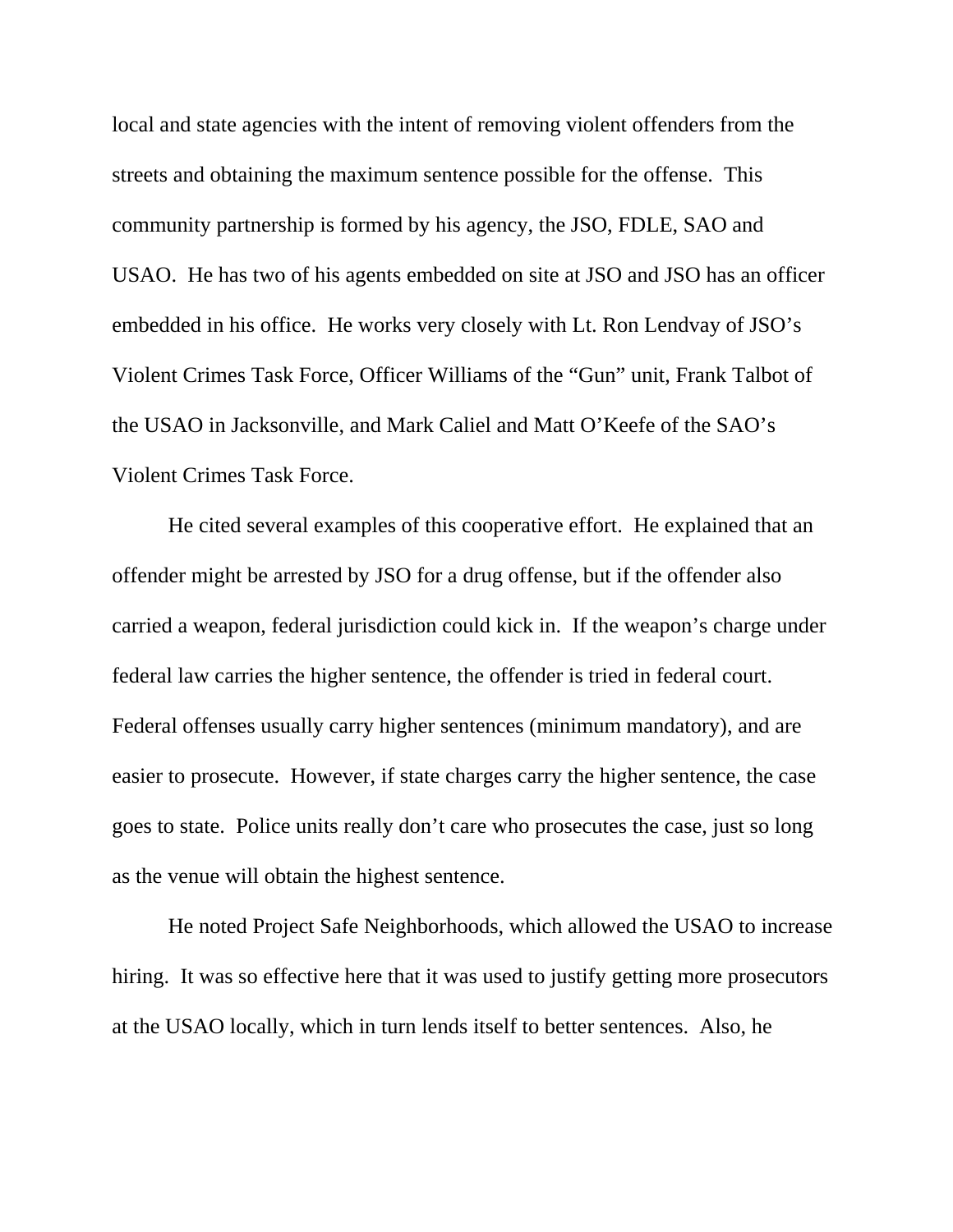anticipates he will be able to increase the number of ATF agents working on this issue in the near future.

 He explained that in federal sentencing repeat violent offenders do virtually all of their time with no parole, and usually at a federal prison out of state, away from family and friends. He stated that right now about 60% of his resources are working on Operation Safe Neighborhoods. His office is right now forming a second group which should be done by the end of this summer.

 Project Safe Neighborhoods has been around for quite some time, under a variety of names. He thinks it was initiated about 1995, but it has grown over the years.

 PSN works because it lets law enforcement target local problems, can be used like a surgical tool, to apply resources where they do the most good, targeting very violent offenders. This reduces violence because the selective incapacitation of violent individuals prevents those individuals from committing future crimes. This program has become more successful each year. When asked by the committee he promised to forward a short synopsis of the program for their review.

 When asked for his opinion on how to further reduce violent crimes, he stated that the media could be very effective. He believes that most local offenders are only familiar with the short state sentences, they are unfamiliar with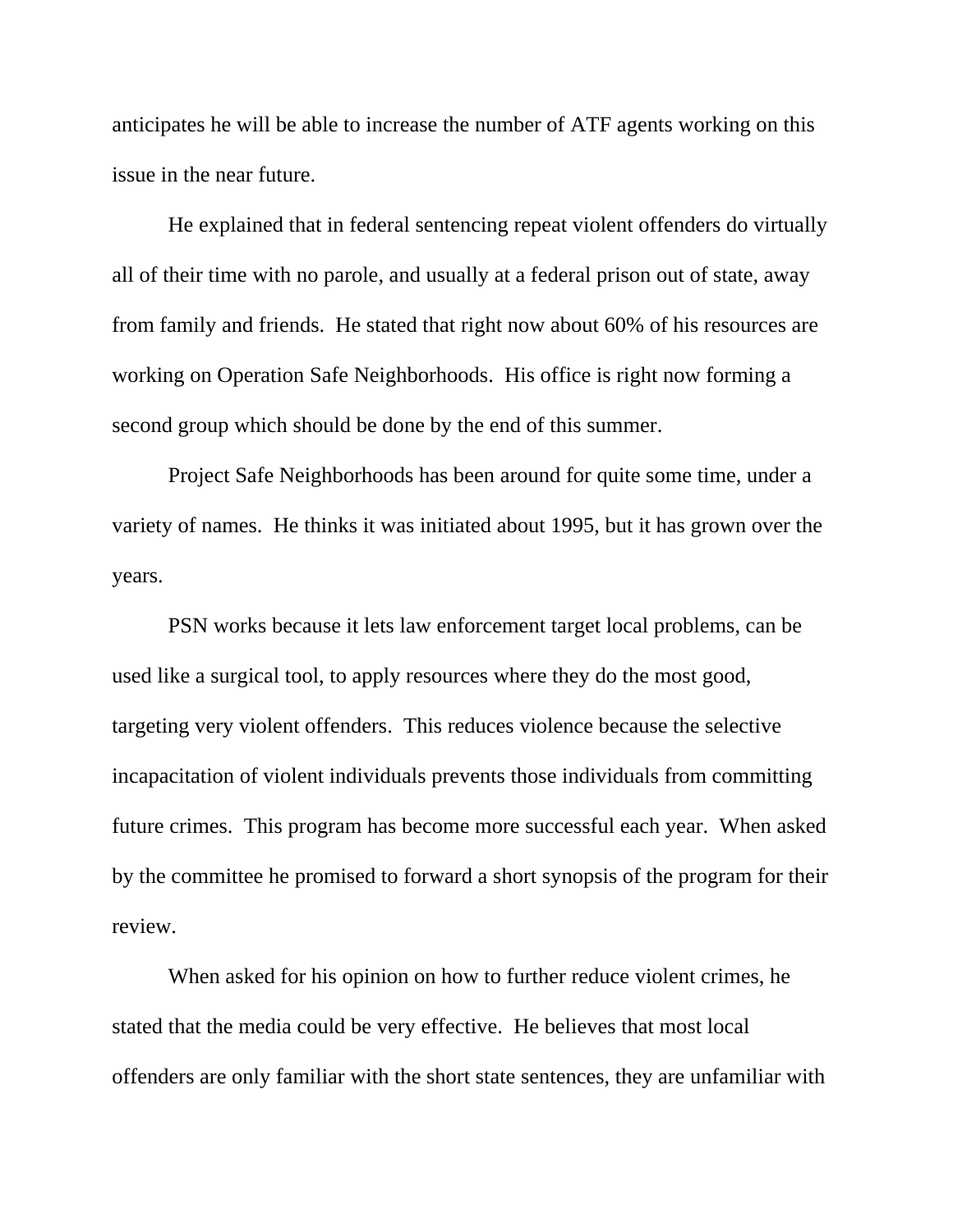the longer federal sentences. The media could be utilized to educate offenders on these facts. He stated this method was very effective in North Carolina, where many offenders no longer carry weapons while dealing drugs because of the harsher sentences.

 He described Operation Outreach, where agents go out and speak to schools to get out the anti-crime message, deglamorizing violence, and stressing career focus, especially in law enforcement. He and his unit have been invited to speak at many schools. However, he was unaware of any program that ensured that every student in  $7-12^{th}$  grade was aware of the harsh penalties available for carrying a gun while dealing drugs, and noted many arrestees taken federal were surprised they were facing so much time. He agreed that communicating these facts more widely could have the same effect as it did in North Carolina, i.e., violent drug dealers were less likely to do their business while armed with a gun.

 When questioned he stated that he had seen no provable increase in assault weapons because the Brady Ban was lifted. However, the use of assault weapons in the drug trade in Jacksonville has increased, and they are confiscating an alarming number of AK-47s, some of which are fully automatic.

 He stated that it was difficult to trace firearms because state statutes prohibit registration of guns. At present a gun owner can't even recover their own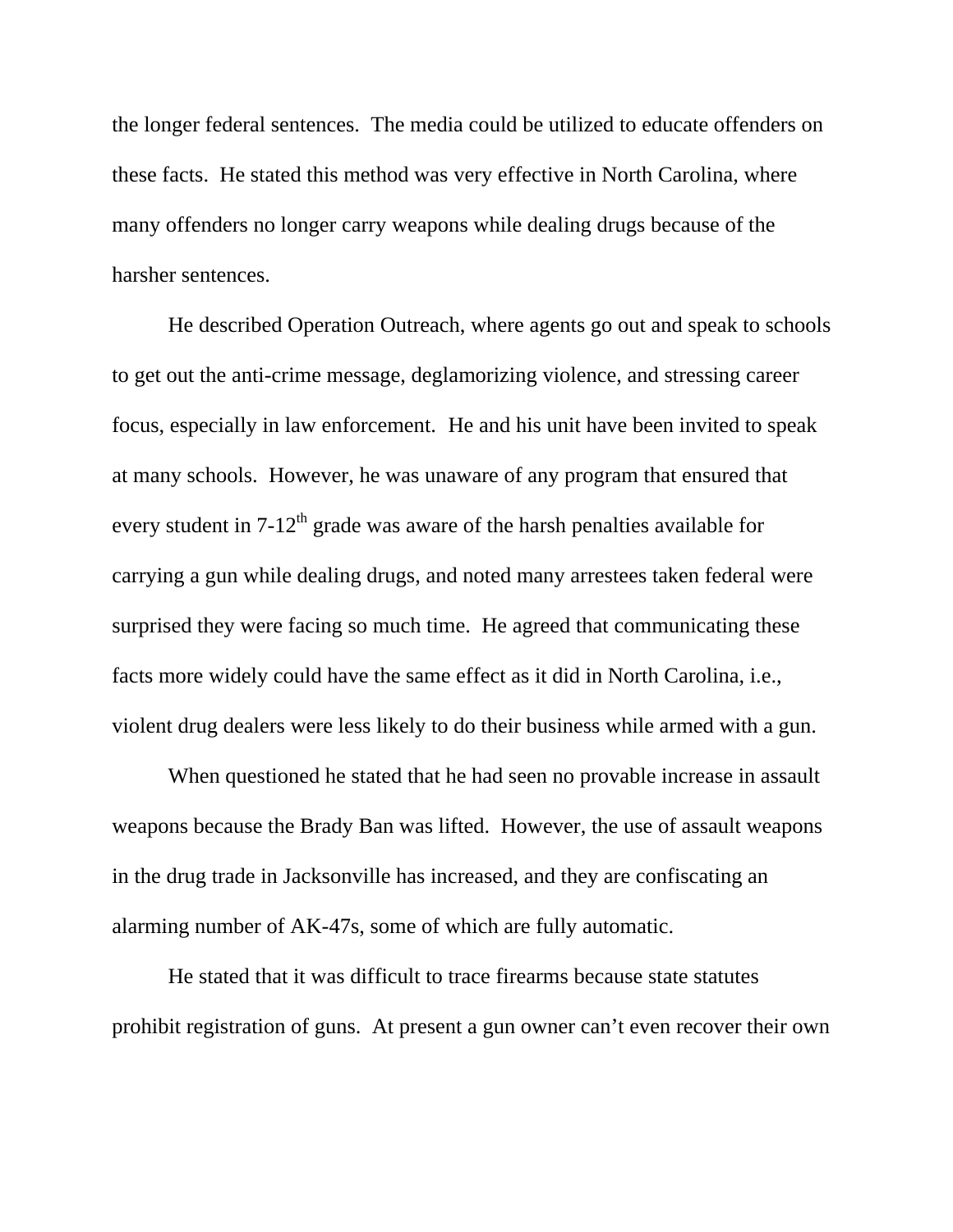gun if it is stolen without registration and the owner failed to record the serial numbers.

 He feels more of the same law enforcement needs to be done, but also acknowledges that JSO is stretched tight by budget restraints and that ATF, like JSO has always been forced to do more with less. There are always manpower issues.

 He spoke of project "Chopper Stopper" a cooperative effort led by JSO, targeting people attempting to procure automatic and semi-automatic guns.

 He spoke of the effectiveness of using informants and undercover agents and of good intelligence.

 Officer Lockhart spoke of a recent investigation his office worked on which involved a church arson, which is still unsolved. But a by-product of that investigation was unearthing a major drug / weapons dealing organization. Law enforcement must be more than one dimensional.

The floor was then turned over to the committee for general comments.

 Chairman Howard felt it was time to narrow down the issues before the committee.

 Mr. Hearle produced a draft which he had prepared on his own initiative and already read to the Law Enforcement and Deterrence Sub-Committee. He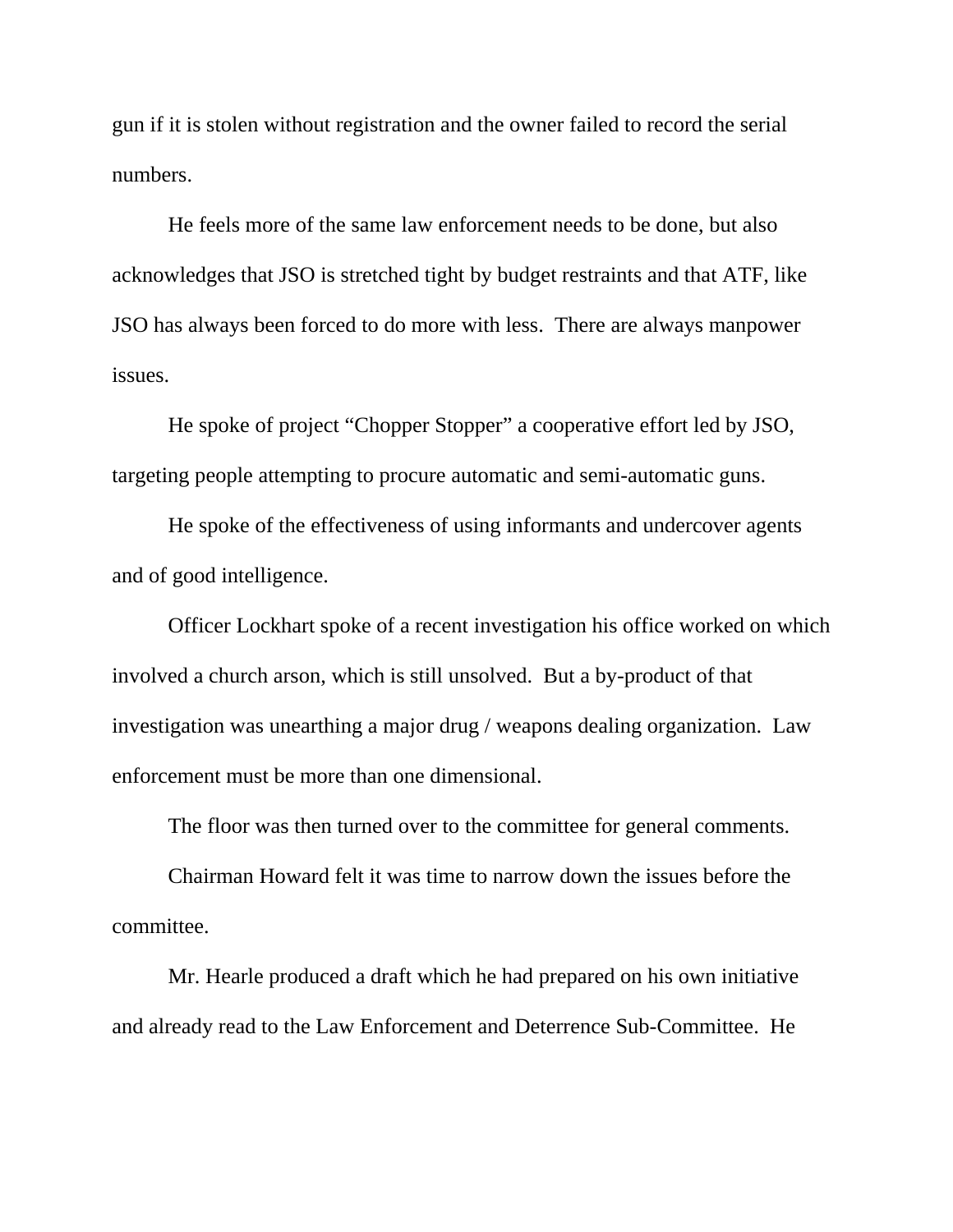feels it is time to shift from gathering more information from speakers to forming a hypothesis and making recommendations.

 It was agreed that, although there might not be a need for further speakers at the meetings, there was still a great deal of research to be completed before the committee would have enough information to move toward their conclusions. There is still a need to evaluate how gun violations are being prosecuted in this jurisdiction.

 When questioned by Chairman Howard, Mr. Phillips stated that he also needed more time to speak to judges and prosecutors, etc.

 It was decided that at this point it was clear that the committee needs attempt to finish information gathering prior to or near March 6, 2008, and that the February 26, 2008 meeting should be cancelled.

#### FOR THE FUTURE:

Cancel February 26, 2008 meeting.

Mr. Phillips is to complete his research prior to the March 6, 2008 scheduled meeting. If research can't be completed, Mr. Phillips to cancel meeting. Formulate a draft of final recommendations for the committee to discuss. Committee to impose a schedule for finalizing this project. Need to write an interim report.

Need to ascertain when the interim report is due.